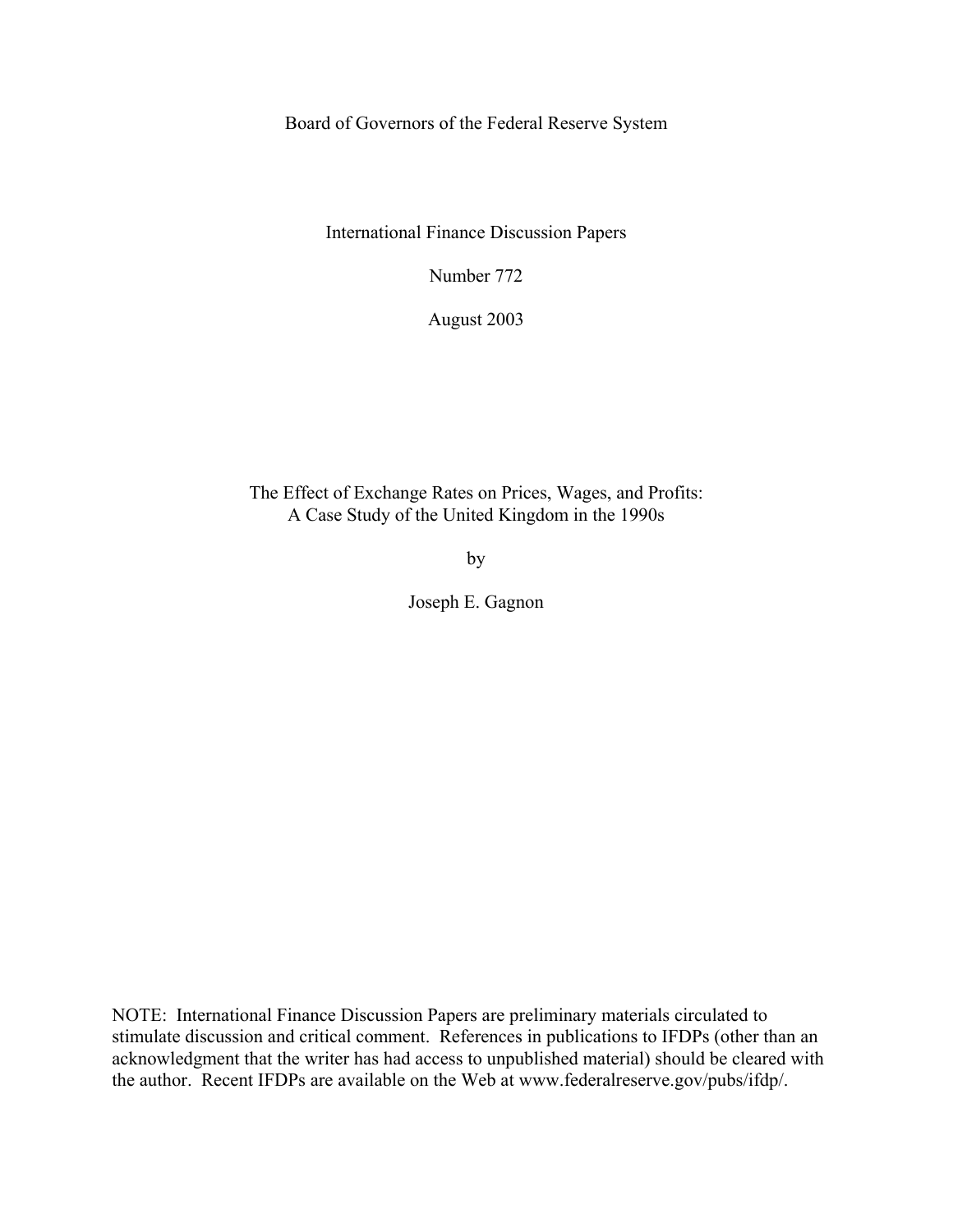# **The Effect of Exchange Rates on Prices, Wages, and Profits: A Case Study of the United Kingdom in the 1990s**

Joseph E. Gagnon $<sup>1</sup>$ </sup>

#### **Abstract**

During the 1990s the United Kingdom experienced large and sudden exchange rate movements that had no apparent impact on overall consumer prices. This paper shows that the stability of U.K. consumer prices was made possible in part by offsetting movements in the price-cost margins of foreign exporters and in part by offsetting price-cost margins in the U.K. distribution sector. At the same time, U.K. manufacturers experienced margin swings in the opposite direction, largely due to their role as exporters. Thus, sterling depreciation boosted the profits of U.K. manufacturers and squeezed the profits of U.K. distributors, while sterling appreciation had the opposite effects.

**Keywords:** appreciation, depreciation, operating surplus, pass-through

**JEL Classification:** D4, E3, F4

<sup>&</sup>lt;sup>1</sup>Assistant Director, Division of International Finance, Board of Governors of the Federal Reserve System. I would like to thank Bill Helkie, Steve Kamin, and Jaime Marquez for helpful comments. The views expressed here are my own and should not be interpreted as reflecting the views of the Board of Governors of the Federal Reserve System or of any other person associated with the Federal Reserve System.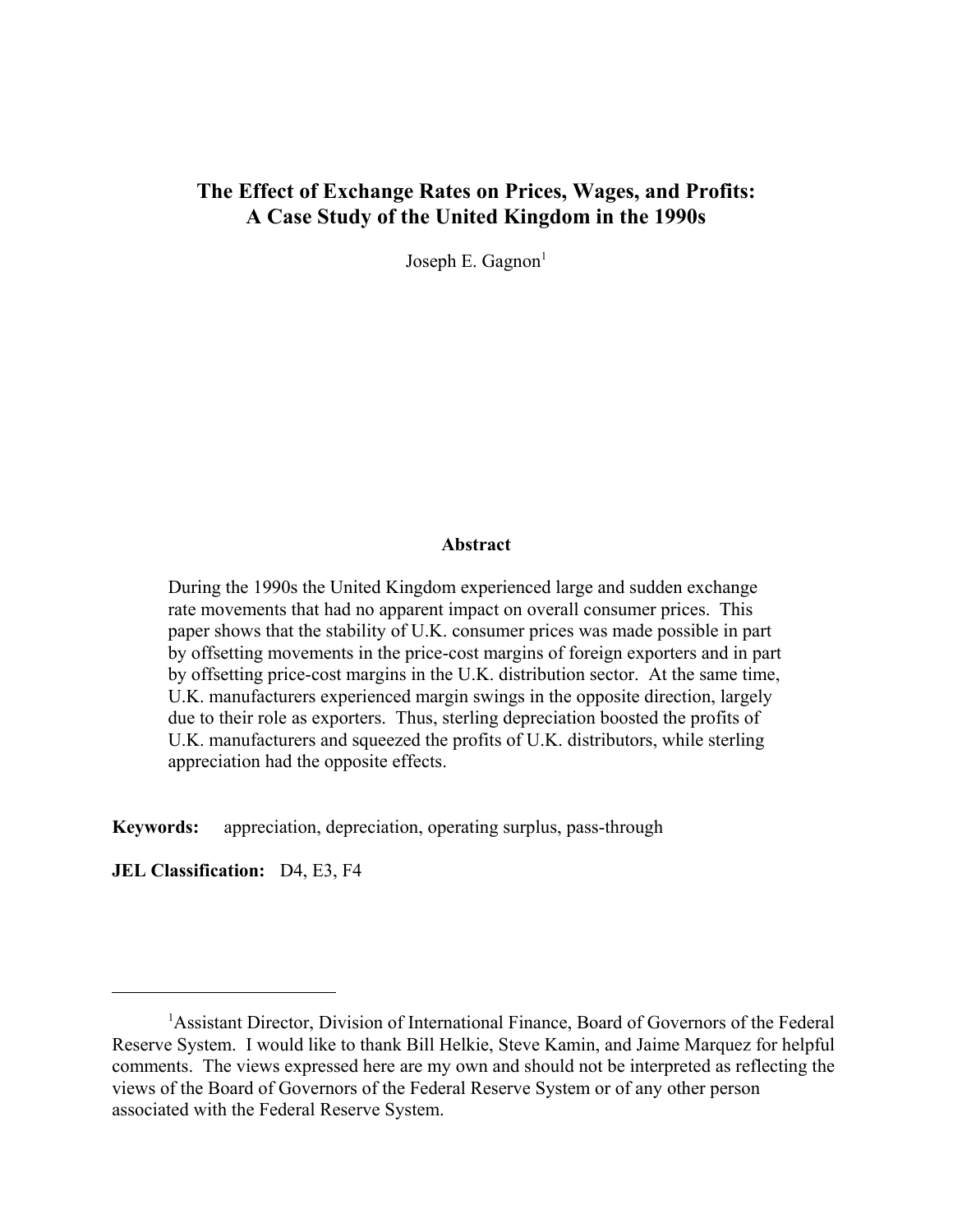#### Introduction and Summary

The United Kingdom experienced a sharp exchange rate depreciation in late 1992 (about 15 percent on a trade-weighted basis) followed four years later by an even sharper exchange rate appreciation (about 20 percent on a trade-weighted basis). These movements implied large changes in foreign prices in terms of sterling, and yet a broad index of consumer prices in the United Kingdom was remarkably stable. Given that the United Kingdom is a moderately open economy, with exports and imports each comprising slightly over 25 percent of GDP, it is remarkable that such large and persistent relative price movements between the United Kingdom and its trading partners should occur.

This paper examines the impact of exchange rate movements in the 1990s on two major sectors of the U.K. economy: manufacturing and distribution. The manufacturing sector is a net exporter, while the distribution sector is a net importer. Thus, one would expect to find differential effects of exchange rate movements on the two sectors. The main findings are that the sterling depreciation of 1992 led to increased profits for manufacturers and decreased profits for distributors. The sterling appreciation of 1996 had the opposite effects. Exchange rate movements had very small effects on total labor costs and only modest effects on real sectoral output relative to GDP.<sup>2</sup>

#### A Simple Framework

The sectoral accounts section of the annual U.K. National Accounts provides a breakdown of gross output or revenue (REV) by major industry into its key components:

<sup>&</sup>lt;sup>2</sup>I was unable to examine the effects on productivity and wage rates in this framework as the labor hours data are not available prior to 1993. The results for total labor costs and sectoral output are consistent with relatively small effects on wage rates and productivity, and a casual examination of output per hour after 1993 reveals little effect from sterling appreciation in 1996.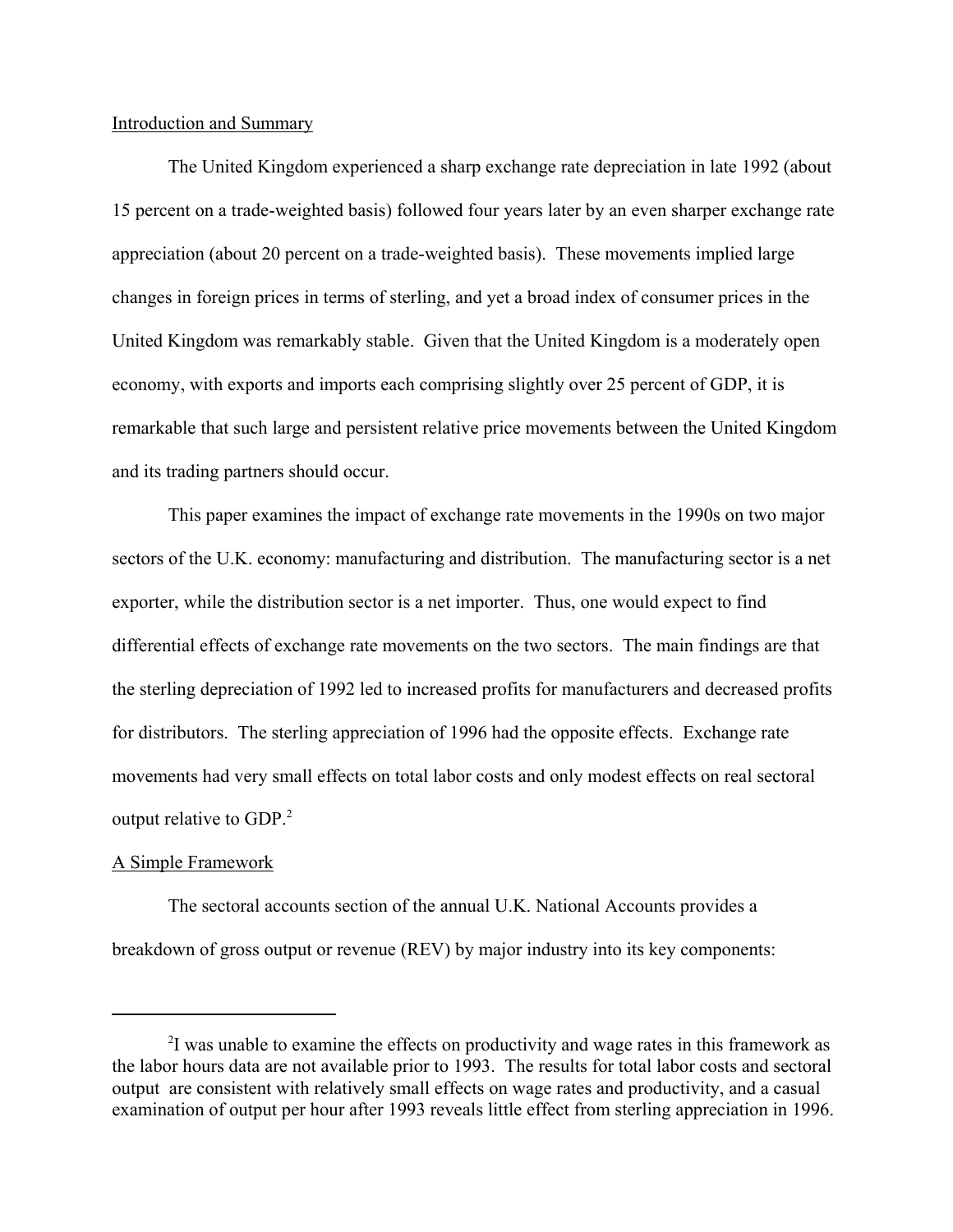intermediate inputs (INT), labor compensation (LAB), operating surplus (SUR), and indirect taxes less subsidies (TAX). Gross value added (GVA) is defined as gross revenue minus intermediate inputs.<sup>3</sup> These relationships are displayed in equations (1) and (2).

$$
(1) \qquad \text{REV} = \text{INT} + \text{LAB} + \text{ SUR} + \text{TAX}
$$

$$
(2) \qquad \text{GVA} = \text{REV} - \text{INT}
$$

Gross revenue is composed of domestic revenue (REVD) and exports (REVX).

Intermediate inputs include purchases from domestic suppliers (INTD) and imports (INTM).

Making these substitutions yields equation (3).

(3)  $GVA = REVD + REVX - INTD - INTM (= LAB + SUR + TAX)$ 

These nominal magnitudes can be expressed as products of price and quantity:

(4)  $PVA*QVA = PRD*QRD + PRX*QRX - PID*QID - PIM*QIM$ 

where PVA and QVA are price and quantity of gross value added (GVA); PRD and QRD are price and quantity of domestic revenue (REVD); PRX and QRX are price and quantity of exports (REVX); PID and QID are price and quantity of domestic inputs (INTD); and PIM and QIM are price and quantity of imported inputs (INTM).

This nominal identity also has an analog in real terms:

 $(Y)$  QVA = QRD + QRX - QID - QIM

Let us consider some of the channels by which exchange rates may influence gross value added and its components in terms of prices and quantities. The first-round effect of an exchange rate depreciation on equation (4) is to increase the prices of exports and imports. For a sector in which exports equal imports (and holding quantities constant) identical increases in

<sup>&</sup>lt;sup>3</sup>Gross value added equals net value added plus depreciation of fixed capital. The accounts do not show depreciation by sector.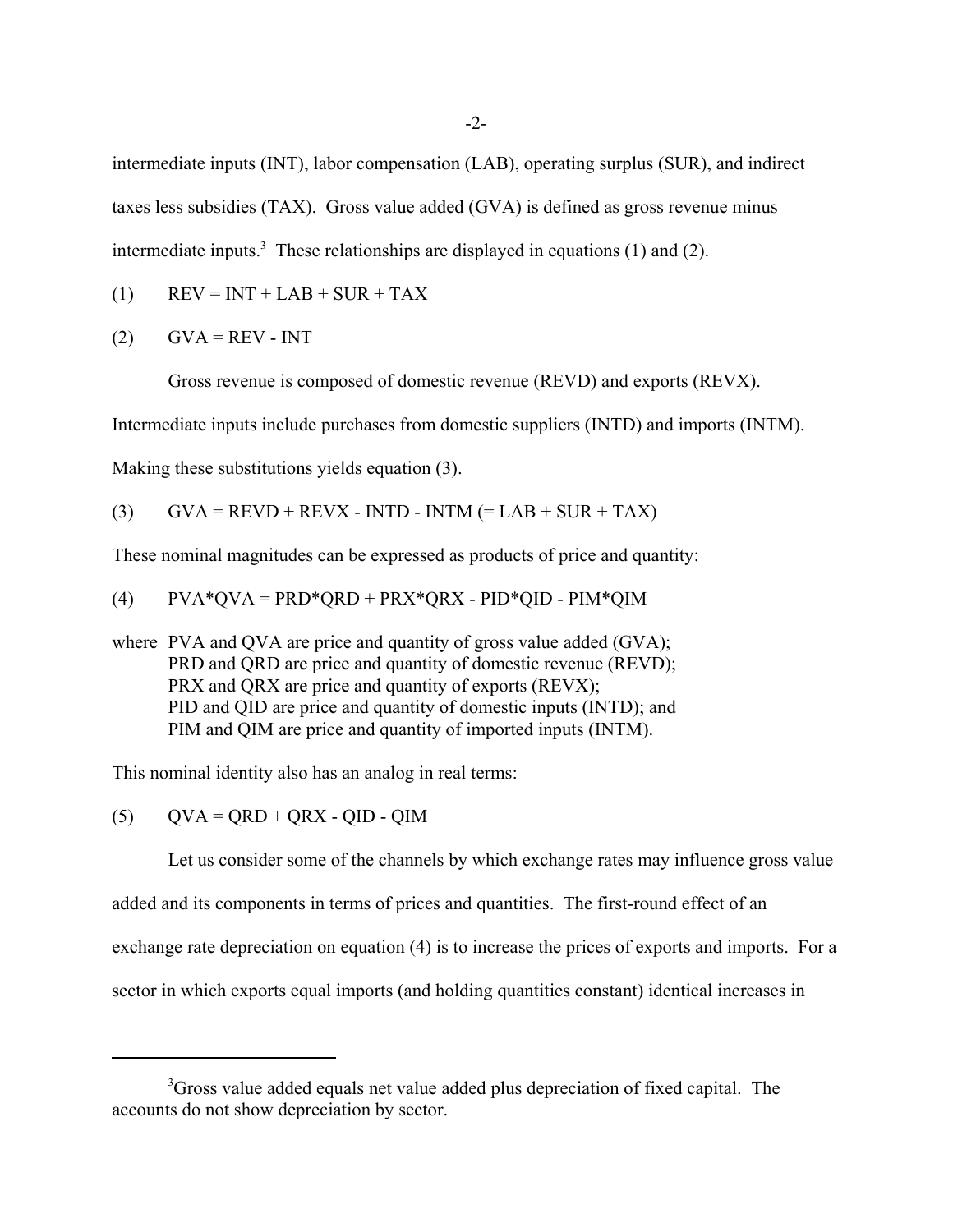PRX and PIM will have no effect on the price of value added.<sup>4</sup> For a net exporting sector the first-round effect will be to raise the price of value added and the opposite is true for a net importing sector.

The second-round effect of an exchange rate depreciation on prices depends on the tradability of the goods and services in question. If the sector's output is tradable, and thus competes with imports, a depreciation may raise the domestic price of its output (PRD). Similarly, if the sector's inputs are tradable, a depreciation may raise the price of domestic inputs (PID). Since total revenue typically exceeds inputs by a wide margin, the net effect of a depreciation should be to increase the price of value added if both outputs and inputs are tradable. On the other hand, if the central bank has a target for overall domestic sales prices (as the Bank of England does) it is likely to tighten monetary policy, *ceteris paribus*, in the face of a depreciation. The policy tightening is needed to put downward pressure on sales prices of domestically produced goods and services to offset the higher prices of imported goods and services given the unchanged target for overall prices. For non-tradable sectors in particular, the net effect of a depreciation under this monetary policy assumption is likely to be a decline in the domestic sales price (PRD) as well as the price of value added (PVA).

Finally, there are second-round effects of a depreciation on quantities. In particular, depreciations should encourage exports and reduce imports. There may also be second-round effects on quantities of domestic revenue and domestic input, but the export and import effects are expected to dominate. These quantity effects typically operate with a lag. Altogether then, a

-3-

<sup>&</sup>lt;sup>4</sup>A further complication is that the exchange rate might affect PRX and PIM by different proportions, but I show below that these effects are reasonably similar in practice.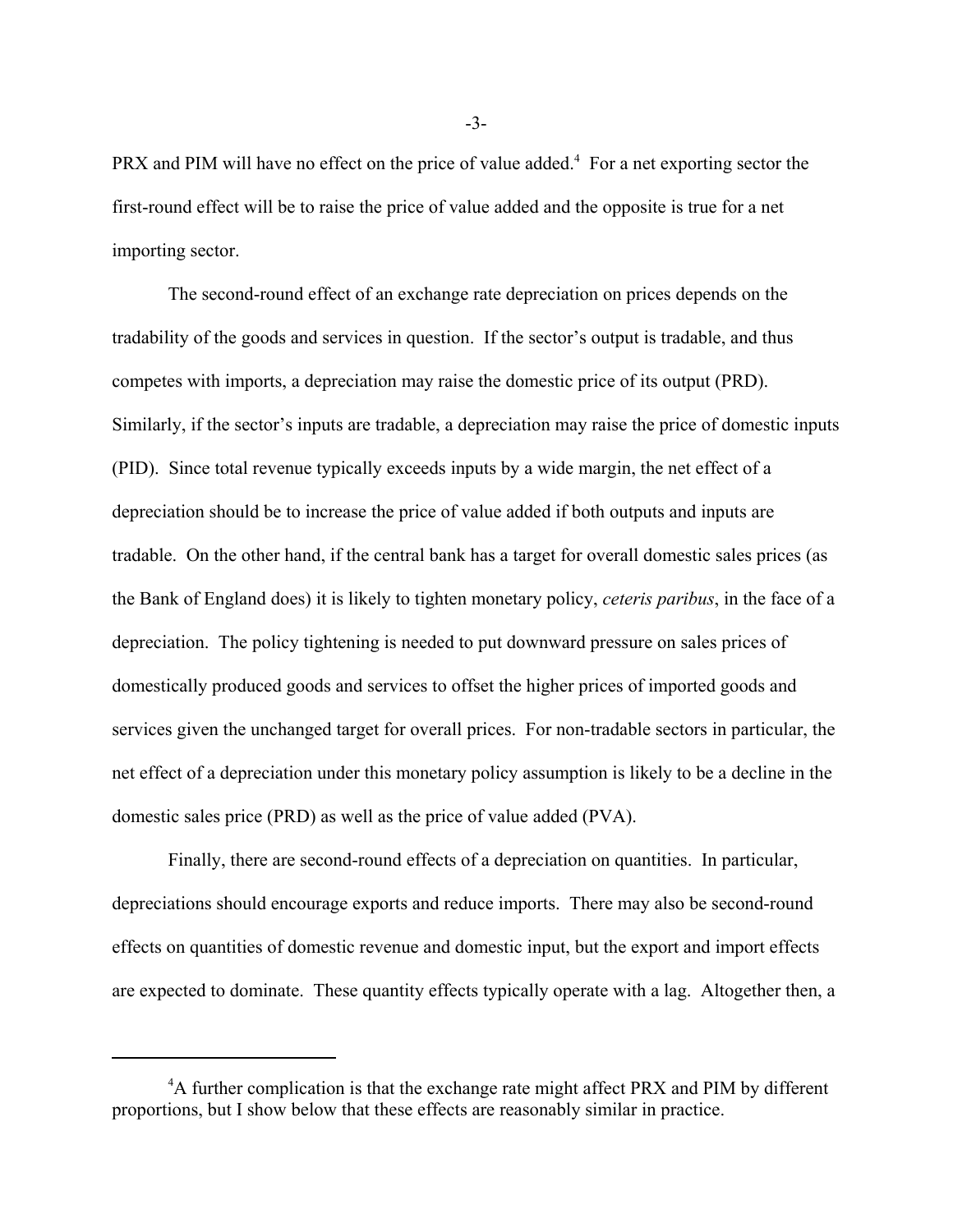depreciation is expected to increase nominal value added in a sector to the extent that (1) the sector is a net exporter; (2) the sector's output is tradable; and (3) the sector's inputs are nontradable.

The plan of the rest of the paper is as follows. I assume that the U.K. real exchange rate is exogenous with respect to the sectoral accounts.<sup>5</sup> I show that the real exchange rate is strongly correlated with overall export and import prices but that it has no correlation with overall consumer prices. The exchange rate is also correlated with quantities of total exports and imports with a lag of 1 to 2 years. Next I choose two of the largest sectors of the U.K. economy for more detailed analysis. Manufacturing is a net exporter and its value added is tradable. Distribution is (effectively) a net importer and its value added is largely non-tradable. Sectoral data on prices and quantities of revenue and inputs do not exist, but the real exchange rate does have the expected effect on prices of value added in these sectors. The exchange also has the expected effect on the quantity of value added in manufacturing, with little effect on the quantity of value added in distribution. Finally, I examine the extent to which movements in nominal sectoral value added driven by the real exchange rate are distributed between labor compensation and operating surplus. Essentially all of the effects show up in operating surplus.

-4-

<sup>&</sup>lt;sup>5</sup>This assumption is consistent with the empirical results of Meese and Rogoff (1983) that exchange rates appear to be exogenous with respect to macroeconomic fundamentals. The standard explanation is that unobserved investor preferences and expectations about future macro policies are the main driver of exchange rates and that feedback from sectoral prices and quantities is both weak and slow.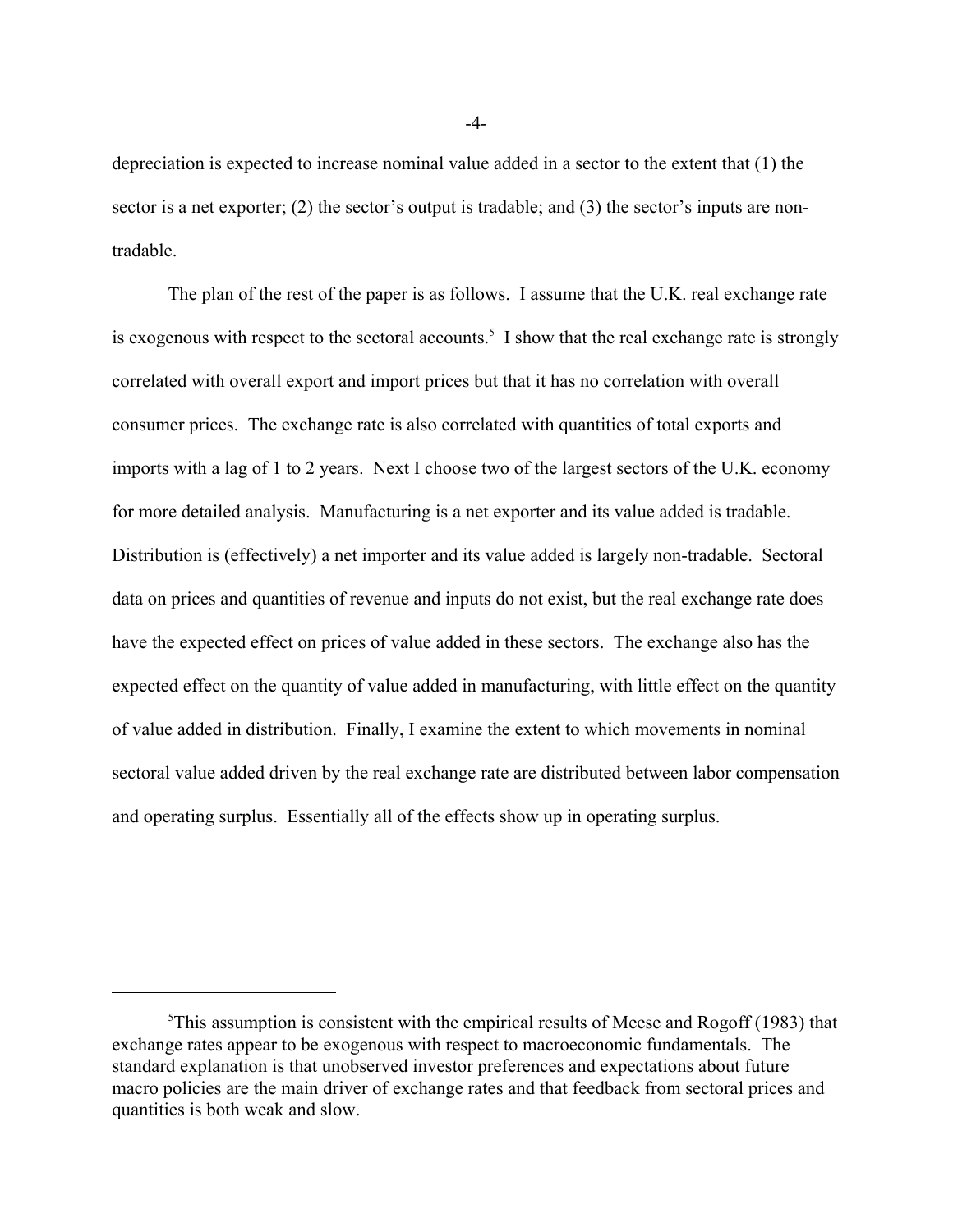### Sterling, Inflation, and Trade in the 1990s



Figure 1 displays the quarterly nominal effective exchange rate index for the United Kingdom over the sample of interest.<sup>6</sup> This measure was calculated by the IMF and is taken from the IFS database. It is derived from exchange rates of 18 industrial countries using weights based on trade in manufactures. The figure clearly documents the sharp depreciation

of late 1992 and sharp appreciation of late 1996. The remainder of this paper will focus on annual data, since the sectoral accounts are not available at a higher frequency.

Figure 2 plots U.K. consumer price inflation (RPIX, the solid blue line) and the rate of change of foreign consumer prices converted into pounds (PFOR, the dash-dot black line).<sup>7</sup> The sterling depreciation of 1992 raised foreign consumer prices relative to U.K. consumer prices, and the appreciation of 1996 lowered foreign consumer prices relative to U.K. consumer prices. One might expect that U.K. consumer price inflation would have increased in the aftermath of the depreciation of 1992. In fact, the opposite appears to be true. RPIX inflation maintained its

<sup>&</sup>lt;sup>6</sup>I focus on the 1990s because of the pronounced exchange rate movements. I keep the sample relatively short to minimize the muddying effect of other factors in this simple analysis. Few of the statistical results are overturned by extending the data back to 1979, but the coefficients typically are smaller and less significant in the longer sample.

<sup>7</sup> RPIX is the retail price index excluding mortgage interest; the RPIX inflation rate is the current target variable for monetary policy. PFOR is calculated from the IMF's real effective exchange rate index based on consumer prices (REC) and RPIX using the formula PFOR=RPIX/REC.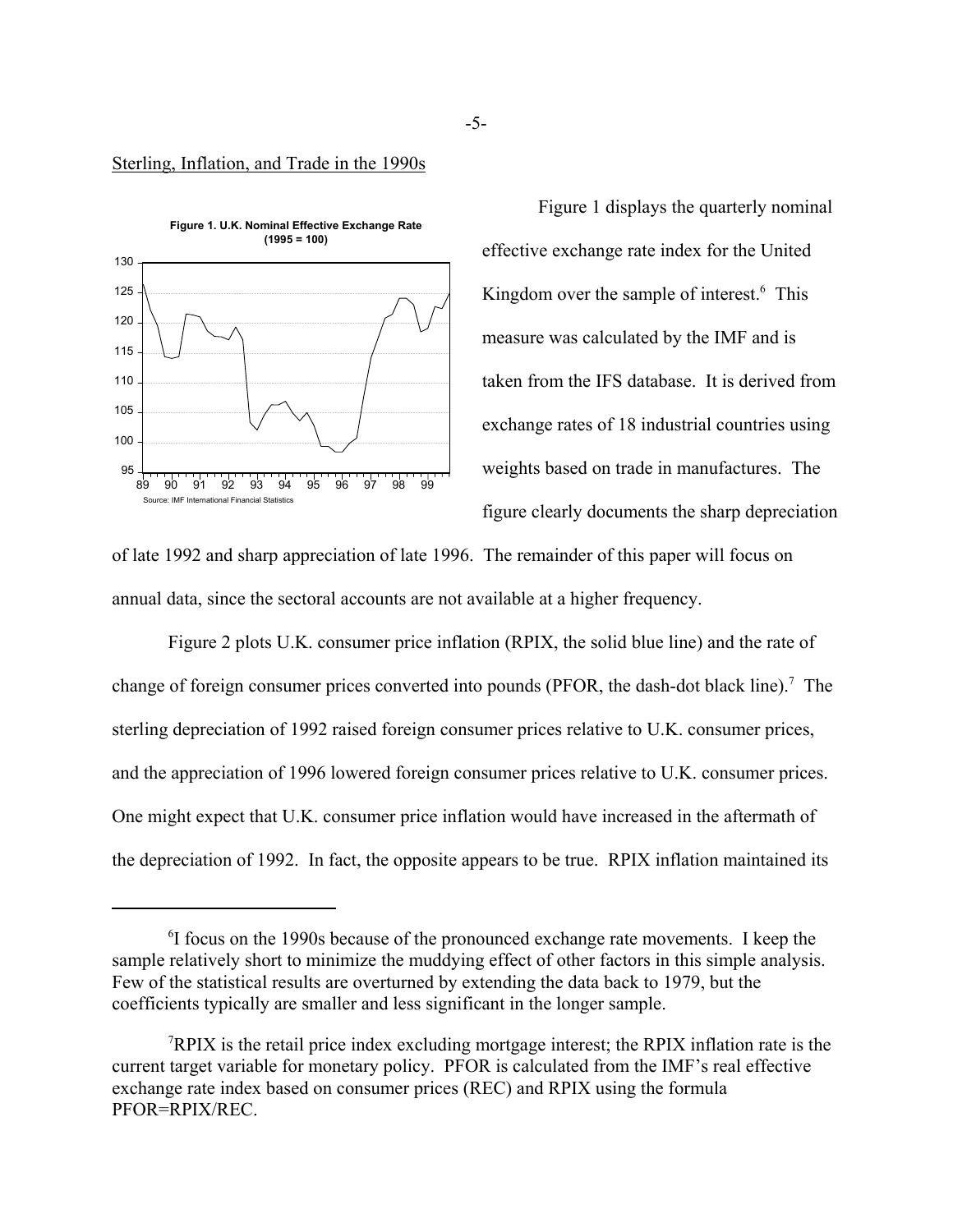



downward trajectory, from 6.7 percent in 1991 to 4.7 percent in 1992, 3.0 percent in 1993, and 2.3 percent in 1994. Moreover, after the appreciation of 1996, U.K. inflation remained remarkably stable. From 1993 on, these inflation rates were well within the 1.5-to-3.5 percent target band adopted by the Bank of England at the end of 1992.

Figure 2 also shows rates of change of export and import deflators (PEXP, the dotted red line, and PIMP, the dashed green line). Due to faster technological progress in tradable goods than in the rest of the economy on average, there is a downward drift of trade prices relative to broader price measures.<sup>8</sup> Thus, export and import price inflation tend to be lower than consumer price inflation except in periods when foreign price increases are particularly strong. It is evident in Figure 2 that export and import prices do respond to exchange rate movements, but

Source: IMF International Financial Statistics United Kingdom National Accounts

<sup>&</sup>lt;sup>8</sup>See, for example, Appendix A in Hooper, Johnson, and Marquez (2000).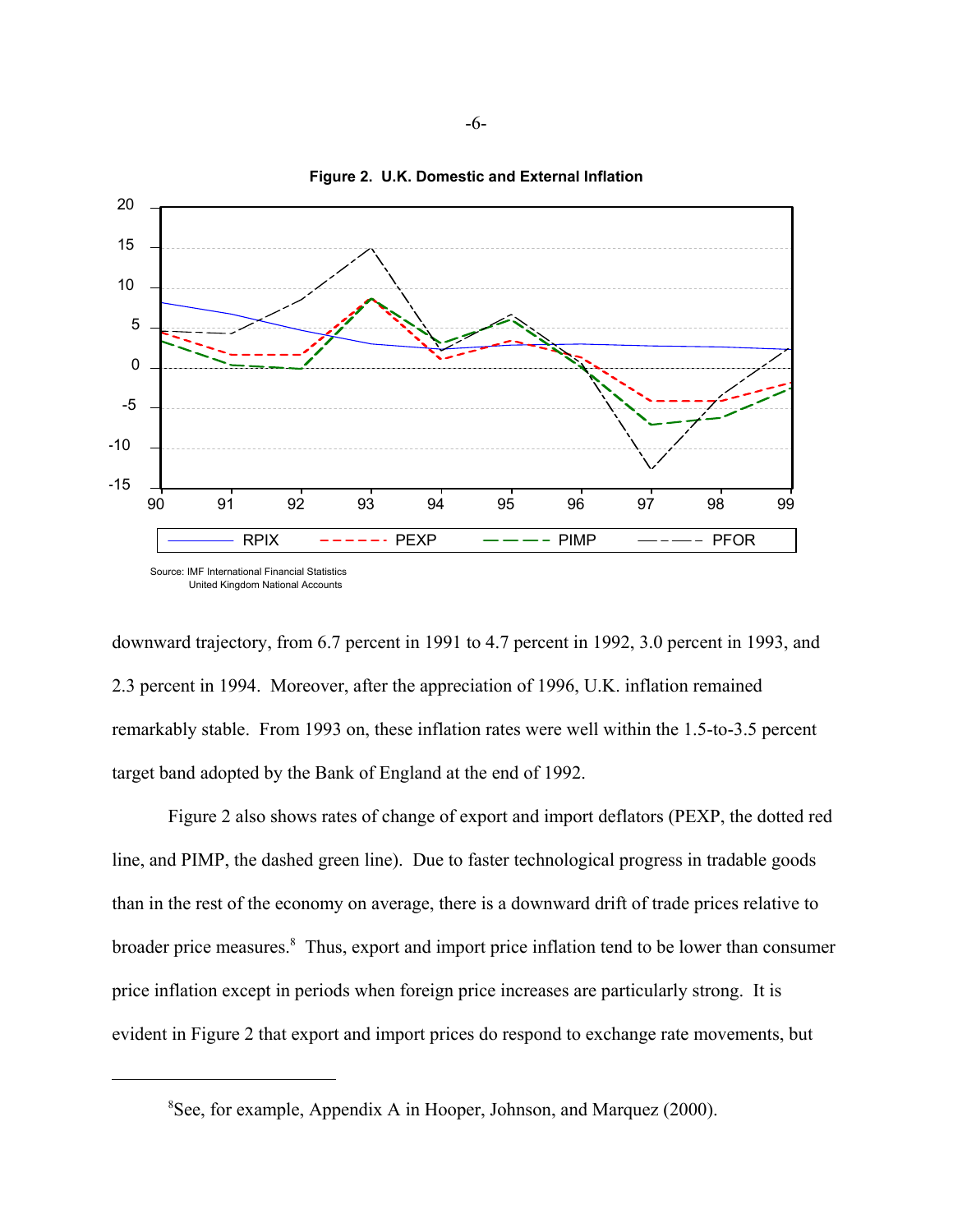that the responses are less pronounced than the associated changes in exchange-rate-adjusted foreign prices. To quantify this behavior, I estimated the following equations over the years 1989-99:9

```
log(PEXP/RPIX) = -0.063 - 0.018*TIME + 0.438*log(PFOR/RPIX) R^2 = .95<br>(t-statistic) (1.7) (5.5) (3.2) s.e.=.02
                                                            R^2 = .95
(t-statistic) (1.7) (5.5) (3.2)log(PIMP/RPIX) = -0.116 - 0.023*TIME + 0.594*log(PFOR/RPIX) R^2 = .94(t-statistic) (1.4) (3.2) (2.4) s.e.=.03
```
These equations impose the restriction that in the absence of a trend and relative movements in foreign prices, export and import prices move in line with domestic consumer prices.<sup>10</sup> The downward trend in traded goods prices relative to overall prices is about 2 percent per year. The coefficients on foreign prices imply that the marginal effect of a 10 percent increase in PFOR relative to RPIX is to raise export prices relative to RPIX by over 4 percent and to raise import prices by nearly 6 percent.<sup>11</sup> These results imply that just under half of the

<sup>&</sup>lt;sup>9</sup>An LM test for first-order serial correlation was significant at the 5 percent level for import prices and the 10 percent level for export prices. The reported regressions include estimated autocorrelation coefficients of 0.29 for export prices and 0.57 for import prices. Allowing for autocorrelated errors had no noticeable effect on the estimated coefficients for TIME and PFOR/RPIX, but it did reduce the t-statistics by a factor of two.

The restriction that foreign-currency prices and the exchange rate have identical effects (embodied in the calculation of PFOR as foreign prices converted to sterling) cannot be rejected. Including both terms in the regression leads to an insignificant coefficient on foreign-currency prices.

<sup>&</sup>lt;sup>10</sup>Due to the smoothness of domestic consumer prices, I was unable to obtain sensible unrestricted estimates of their effect while also allowing for the trend decline in traded goods prices. The restriction cannot be rejected at the 5 percent level.

 $11$ These estimates imply that both U.K. and foreign exporters pass-through nearly 60 percent of exchange rate movements to their export prices. This degree of pass-through is well within the range documented by Goldberg and Knetter (1997).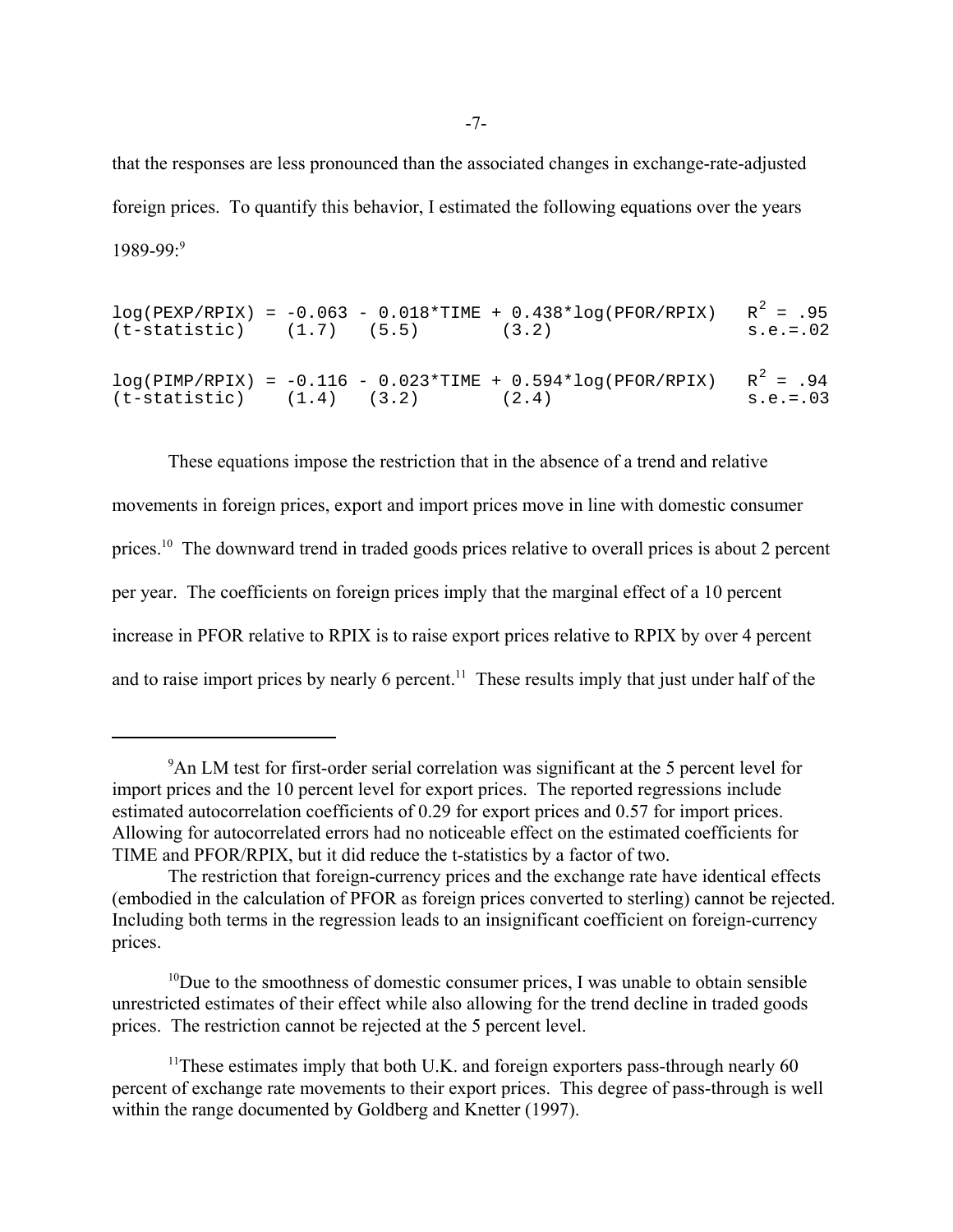price adjustment to U.K. exchange rate movements is borne by foreign producers and buyers with just over half borne by U.K. producers and buyers.

The following regressions display the impact of relative foreign prices on quantities of exports and imports relative to real GDP over the years 1989-99. For exports the strongest effect occurred with a lag of two years. For imports, the strongest effect occurred after one year. In neither case was there significant evidence of first-order autocorrelation. In both cases, relative prices have the expected effect. Higher foreign prices (exchange rate depreciation) tend to boost real exports and contract real imports with a lag. The positive time trend captures the tendency of trade volumes to grow faster than GDP.

 $log(QEXP/QGDP) = -1.465 + 0.036*TIME + 0.178*log(PFOR/RPIX)_{-2} R^2 = .99$  $(t-statistic)$  (150.4) (29.7) (3.1) s.e.=.01  $log(QIMP/QGDP) = -1.418 + 0.033*TIME - 0.316*log(PFOR/RPIX)_{-1} R^2 = .91$  $(t-statistic)$  (50.2) (8.7) (2.0) s.e.=.04

#### Value Added, Wages, and Profits in Manufacturing and Distribution

I focus on two large sectors of the economy with different exposures to trade and exchange rates.<sup>12</sup> As of 1989 manufacturing was the largest sector in terms of value added  $(24)$ percent of total value added), but by 1999 it had slipped to second place (19 percent of total) behind finance. The distribution sector was the third largest sector in terms of value added throughout the years 1989-99; as of 1999 it contributed nearly 16 percent of total value added.<sup>13</sup>

<sup>&</sup>lt;sup>12</sup>There are 11 sectors in all: agriculture, mining, manufacturing, utilities, construction, distribution, transport, finance, public administration, health and education, and other services.

 $<sup>13</sup>$ The distribution sector includes wholesale and retail trade, hotels, and restaurants. I</sup> would have preferred to focus on wholesale and retail trade, but detailed data were not available at that level of disaggregation. Value added in wholesale and retail trade is roughly four times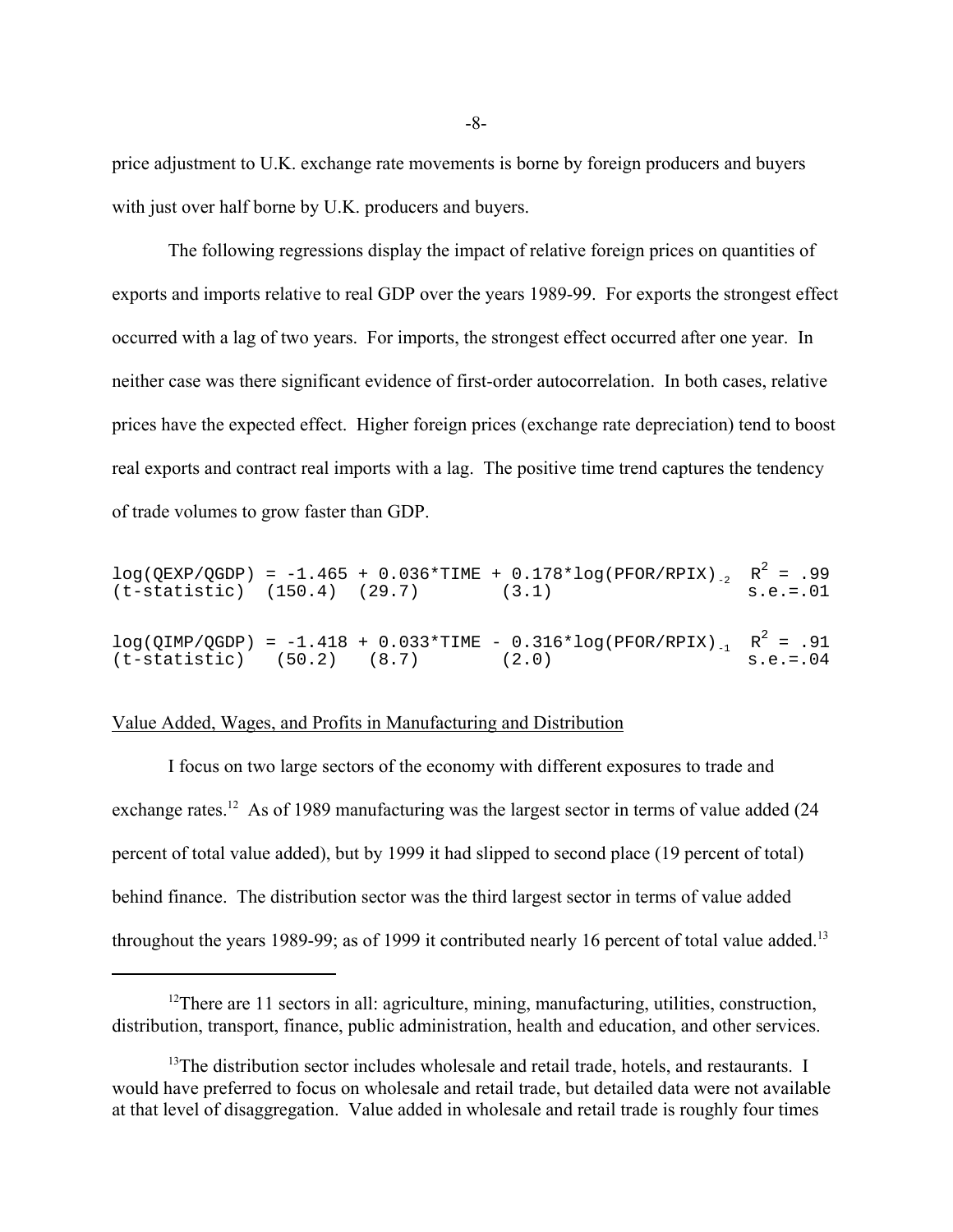In nominal terms, manufacturing is by far the largest exporting sector with two-thirds of total exports in 1999. Exports by the distribution sector are negligible. Import data are not available by destination sector. If imports are assumed to be distributed in proportion to each sector's share of intermediate inputs, then manufacturing would have net exports of 10 percent of GDP in 1999, and distribution would have net imports of  $2\frac{1}{2}$  percent of GDP. There are several caveats to the foregoing calculation. First, some imports are purchased directly by households (e.g., tourism) and are thus not an input into any sector. Second, the manufacturing sector is likely to have a higher share of imports in intermediate inputs than most other sectors due to imports of raw materials. Third and most importantly, in the national accounts, merchandise bought and sold by the distribution sector is not counted either as an intermediate input or in gross revenues of that sector. Yet, retail shop prices clearly include compensation for payments by distributors to manufacturers and it is these shop prices that are recorded in the retail price index, which is the stabilization target of the Bank of England. In an economic sense, if not in



the formal accounting, imported merchandise must be considered an input to the distribution sector. As the distribution sector does not export, it must be a net importer.

The next two charts examine the effect of the exchange rate on the price and quantity of sectoral value added. Figure 3 plots the valueadded deflators for the two sectors relative to the

value added in hotels and restaurants.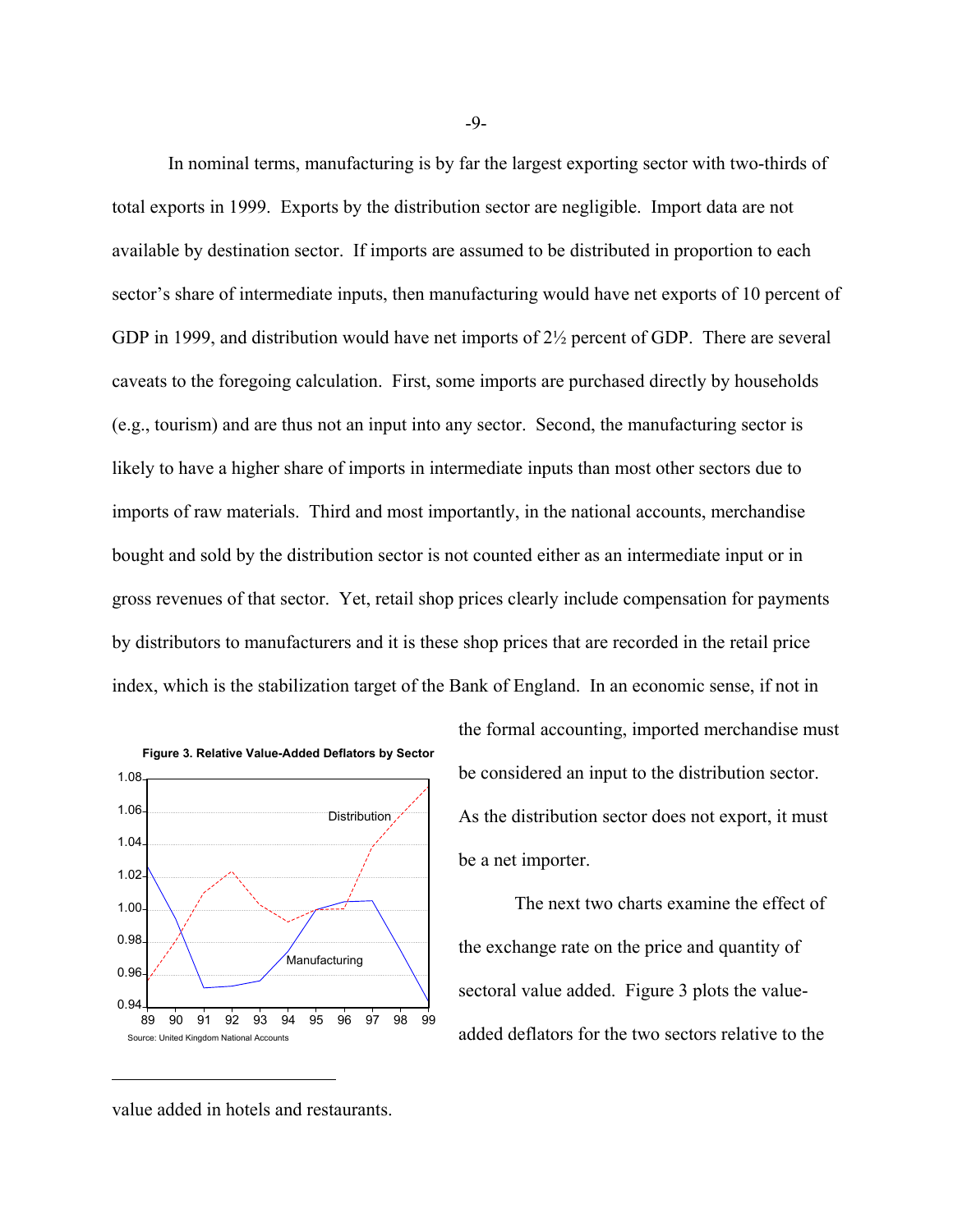overall retail price index. There is a clear contractionary effect of the 1992 depreciation on the distribution sector deflator and an expansionary effect on the manufacturing deflator. These results correspond well to the predictions of the simple framework described above. Further evidence is provided by the following estimated equations:<sup>14</sup>

| $(t-statistic)$ $(2.0)$ $(1.7)$ $(2.4)$ |  | $\log(PVAM/RPIX) = 0.036 - 0.004*TIME + 0.177*log(PFOR/RPIX)$ , $R^2 = .78$ | $s.e. = .02$ |
|-----------------------------------------|--|-----------------------------------------------------------------------------|--------------|
| $(t-statistic)$ $(3.1)$ $(3.4)$ $(4.7)$ |  | $log(PVAD/RPIX) = -0.028 + 0.005*TIME - 0.232*log(PFOR/RPIX)$ $R^2 = .84$   | $s.e. = .01$ |

PVAM is the value-added deflator in manufacturing; PVAD is the deflator for distribution. A time trend is included to control for the downward trend in manufacturing and the upward trend in distribution relative to the rest of the U.K. economy both in price and quantity terms. The secular decline in manufacturing prices presumably reflects faster technological progress in manufacturing than in services. Relative foreign consumer prices (PFOR/RPIX, or the inverse of the real effective exchange rate) have statistically significant effects on the prices of value added in both sectors  $15$ 

Figure 4 displays real gross value added in each sector as a share of real GDP in order to control for economy-wide shocks. We are particularly interested in differential impacts of

<sup>&</sup>lt;sup>14</sup>An LM test for first-order serial correlation was significant at the 10 percent level for PVAM but not for PVAD. The reported regressions include an estimated autocorrelation coefficient of 0.67 for PVAM. Allowing for autocorrelated errors had no significant effect on the estimated coefficients in either equation.

<sup>&</sup>lt;sup>15</sup>These and subsequent regressions specify a lagged relative price in manufacturing and a contemporaneous relative price in distribution. The equations uniformly fit better with this timing convention, and in some cases the improvement in fit was statistically significant. The estimated coefficients never differed by more than two standard errors across specifications.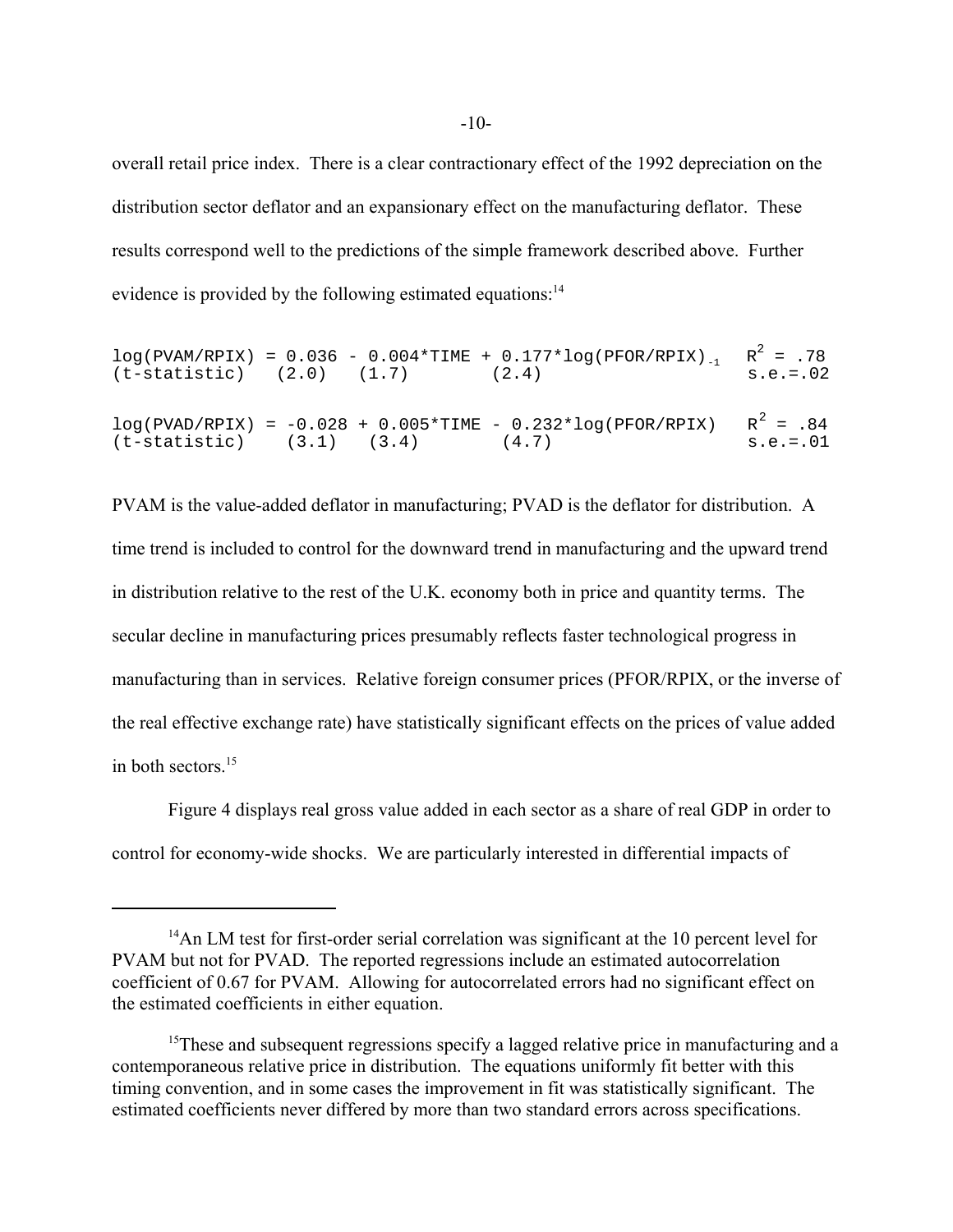

exchange rates on the two sectors. The effects of exchange rates on real value added in these sectors appear to be small, but they do operate in the expected directions. In particular, manufacturing appears to get a small reprieve from its secular decline after the 1992 depreciation. Regression analysis confirms this visual impression. The following equations demonstrate that there is a

small, but statistically significant, positive effect of relative foreign prices on real manufacturing output (QVAM) relative to real GDP (QGDP).<sup>16</sup> Both price and output effects reinforce the overall effects of the exchange rate on nominal value added. Next we look at the decomposition of these effects into the main components of value added: labor compensation and operating surplus. $17$ 

| $(t-statistic)$ (394.9) (22.5) (3.5)      |  | $\log$ (QVAM/QGDP) = -1.89 - 0.014*TIME + 0.093*log(PFOR/RPIX) <sub>-1</sub> R <sup>2</sup> = .98 | $s.e.=.02$   |
|-------------------------------------------|--|---------------------------------------------------------------------------------------------------|--------------|
| $(t-statistic)$ $(271.5)$ $(0.4)$ $(1.2)$ |  | $log(QVAD/QGDP) = -1.97 + 0.0004*TIME + 0.047*log(PFOR/RPIX)$ $R^2 = .15$                         | $s.e. = .01$ |

Figure 5 displays total labor compensation in each sector. Apart from secular trends, it is difficult to discern any effect of exchange rate movements on labor costs. This conclusion is supported by the following regressions, in which relative foreign prices have no significant effect

-11-

<sup>&</sup>lt;sup>16</sup>LM tests found no evidence of serial correlation in these and subsequent regressions at any significance level.

<sup>&</sup>lt;sup>17</sup>We ignore indirect taxes as they are very small.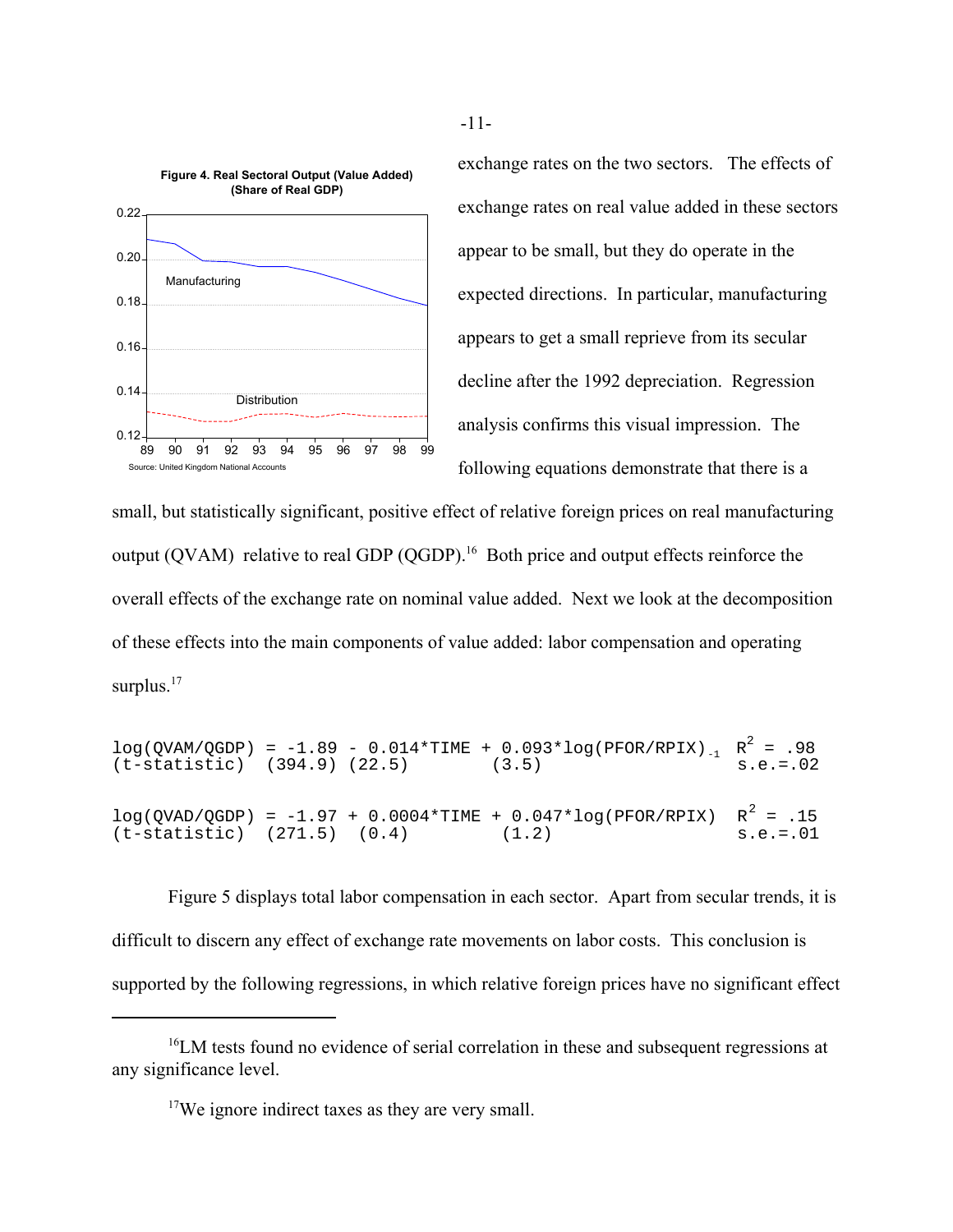on sectoral labor compensation (LABM, LABD) relative to GDP.

| $(t - statistic)$ $(294.2)$ $(23.4)$ |  | $log(LABM/GDP) = -1.92 - 0.020*TIME - 0.040*log(PFOR/RPIX)$ <sub>1</sub> $R^2 = .99$<br>(1.1) | $s.e.=.01$                  |
|--------------------------------------|--|-----------------------------------------------------------------------------------------------|-----------------------------|
| $(t-statistic)$ $(173.9)$ $(4.4)$    |  | $log(LABD/GDP) = -2.57 + 0.010*TIME + 0.062*log(PFOR/RPIX)$<br>(0.8)                          | $R^2 = .71$<br>$s.e. = .02$ |



Figure 6 displays operating surplus in each sector. Here the exchange rate effects are striking. Manufacturers' operating surplus rose by nearly 2 percent of GDP in the wake of sterling depreciation, despite the secular downtrend in manufacturing output and the sharp rise in input costs. These gains were given back soon after sterling appreciation in late 1996. An opposing but somewhat less pronounced pattern occurs in the distribution sector, whose profits are squeezed by depreciation and recover with appreciation. These conclusions are confirmed by regression analysis:

 $log(SURM/GDP) = -2.77 - 0.001*TIME + 1.287*log(PFOR/RPIX)_{-1}$   $R^2 = .68$ <br>(t-statistic) (48.8) (0.1) (4.1) s.e.=.08  $R^2$  = .68  $(48.8) (0.1)$  $log(SURD/GDP) = -3.19 + 0.002*TIME - 0.586*log(PFOR/RPIX)$  $R^2$  = .76 (t-statistic) (140.8) (0.6) (4.7) s.e.=.03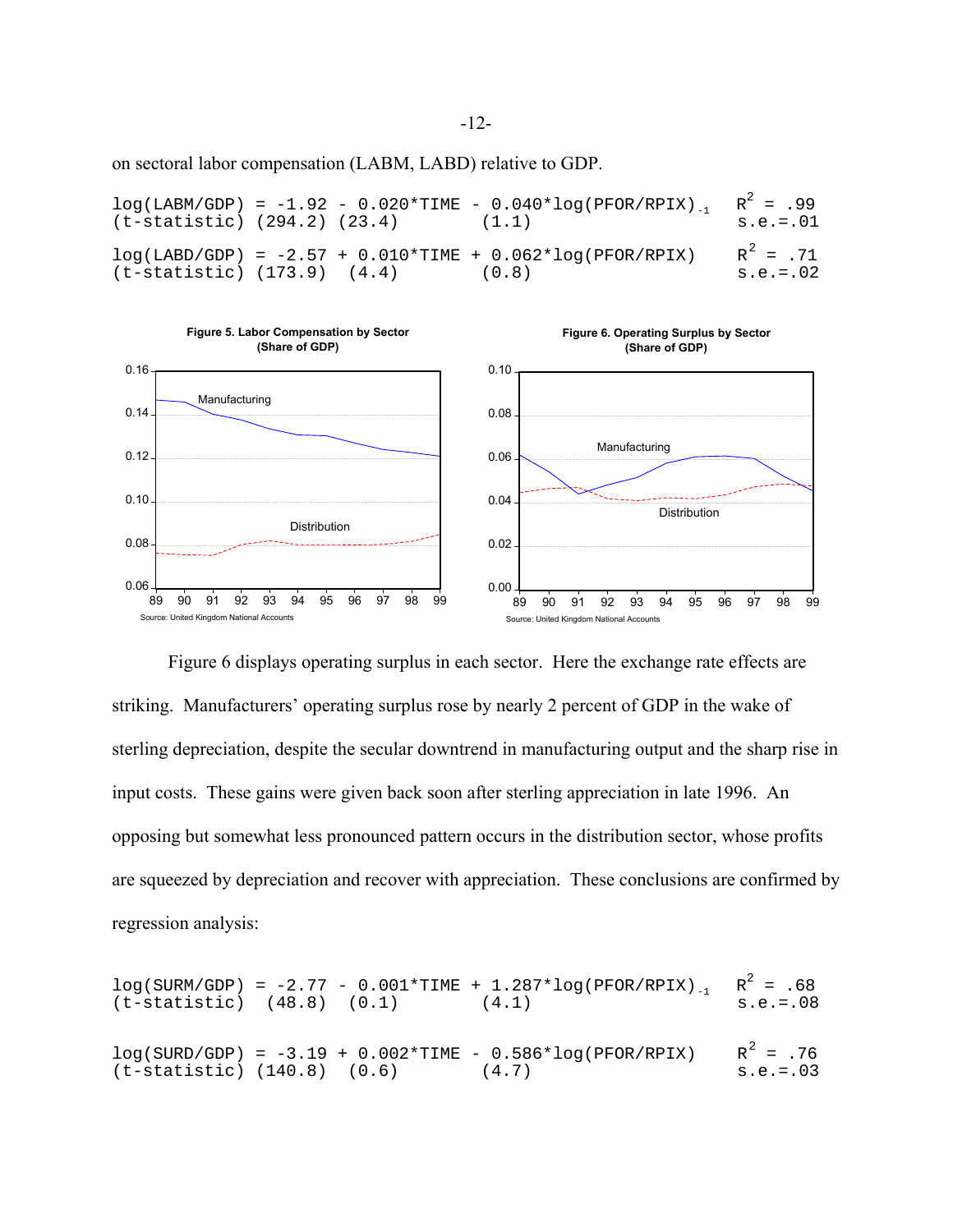Operating surplus in manufacturing moves more than proportionally with relative foreign prices. Higher foreign prices have a significant negative effect on surplus in distribution, but the magnitude of this effect is about half of that in manufacturing.